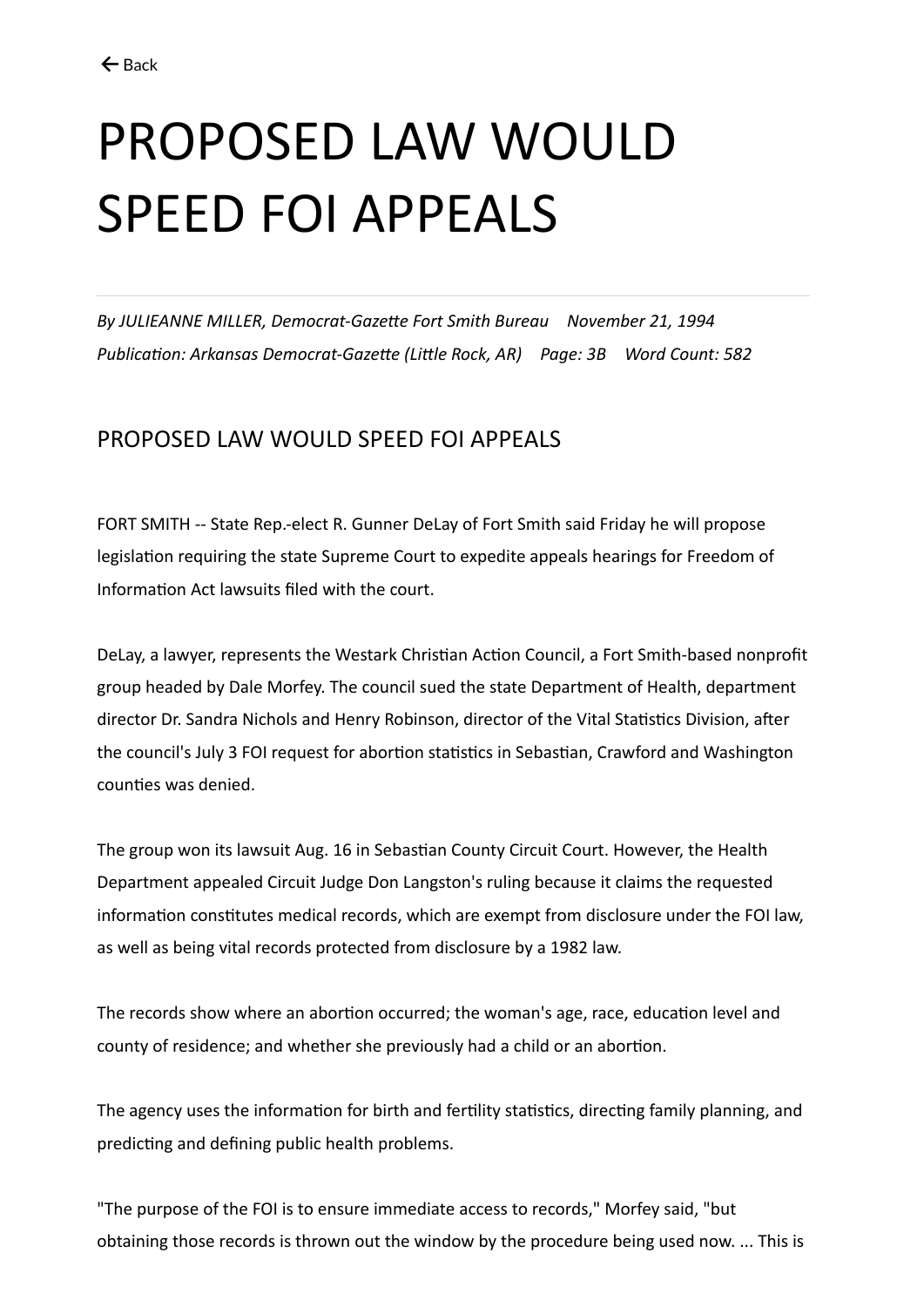one of the abuses the FOI was to guard against."

The existing appeals process, he said, is not in the "spirit of the FOI's intent. ... Our fear ... continues to be the documents in the state's possession at the time of the initial request are being tampered with or destroyed."

Morfey also complained the media has shown little interest in this particular FOI lawsuit and the importance of free access to public documents.

DeLay said the FOI law should reflect a maximum appeals process of 60 days, considering circuit courts are directed by law to provide an expedited hearing within seven days of a petition being filed.

"It doesn't make sense that we should hurry up and present a complaint to a judge within seven days, then take a year or more to appeal that judge's ruling," DeLay said. "It's clear the Legislature intended for these cases to be heard promptly, but FOI is not a burning issue on everybody's mind."

Robert Fisher, a spokesman at the state attorney general's office, said he could not comment on the proposed legislation until it is actually introduced as a bill to the General Assembly.

George Harper, general counsel for the Health Department, denied that Health Department workers had destroyed or altered the records Morfey's group has sought. Harper declined to speculate on whether DeLay's proposed expedited appeals process is workable.

Carol Griffee of the Arkansas Press Women said Friday the "precedent already exists for circuit courts, so why not extend it to the Arkansas Supreme Court? I'm sure the Supreme Court would not be happy about this because it does not liked to be stripped of any discretion and one of its powers is to determine whether appeals should be heard on an expeditious basis."

DeLay said he also favors adding a provision to the FOI law that disputed records should automatically be deposited into the trial court's registry when an appeal is filed.

DeLay recently asked Langston to set a hearing to decide whether those abortion records should be filed with the court clerk until the appeal is finalized because "there may be some danger those files could be misplaced, lost or altered."